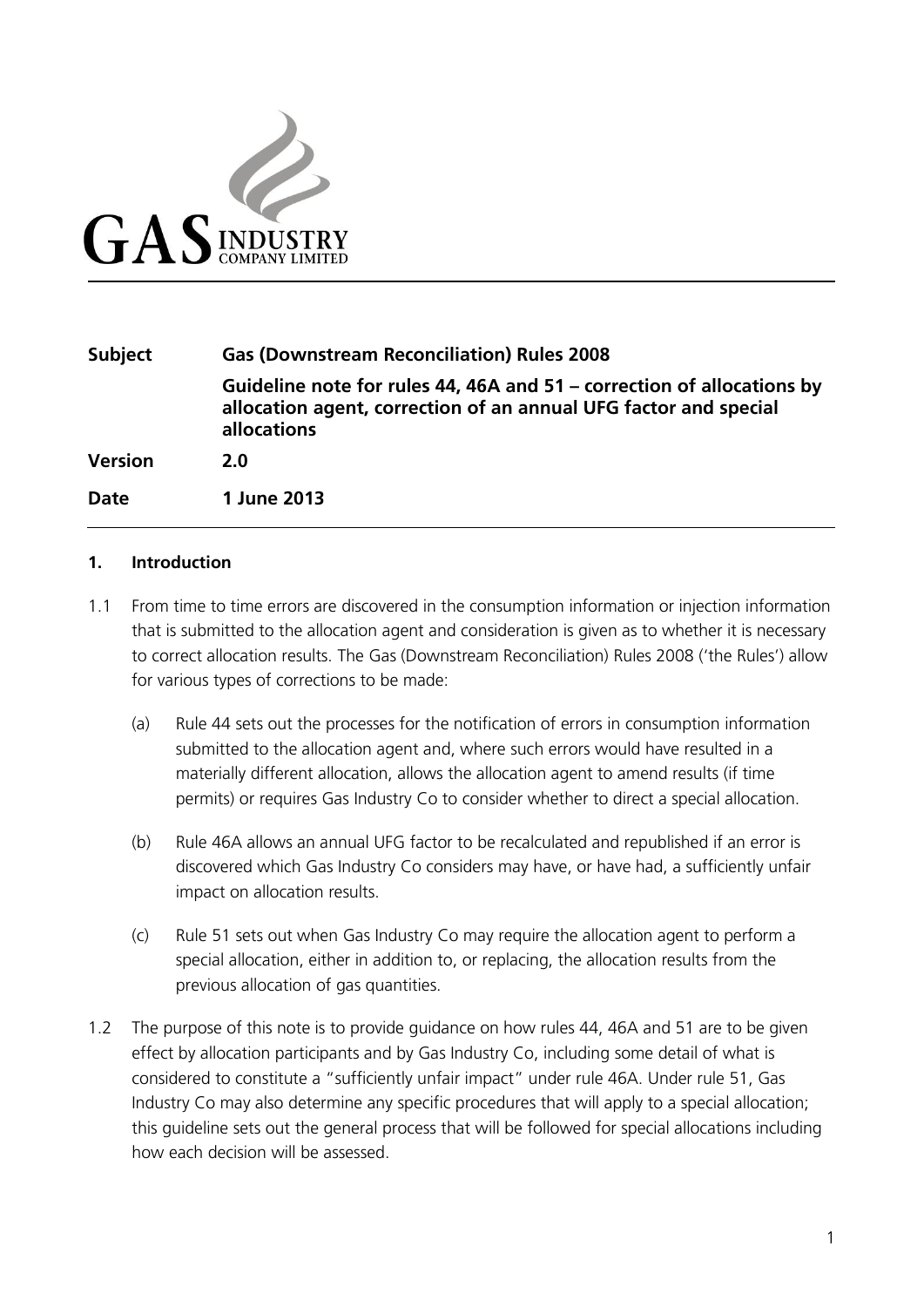1.3 This note is explanatory in nature and is not legally binding. It needs to be read in conjunction with the Rules and the general approach set out for participants in no way reduces the requirement upon participants to know and comply with their obligations under the Rules. This note may be amended from time to time.

## **2. Correction of allocations – application of rule 44**

2.1 Under rule 44, allocation participants are to advise the allocation agent immediately if they discover a material error in consumption or injection information submitted to the allocation agent. The allocation participant must immediately advise the allocation agent of the nature and extent of the error and provide corrected consumption or injection information as soon as practicable.

### *Errors discovered in the next business day*

- 2.2 Up until 1730 hours on the next business day following an initial, interim or final allocation, the allocation agent may amend the allocation results using the corrected consumption or injection information in accordance with rule 44.3. To exercise this discretion, the allocation agent must have amended the allocation results and notified affected allocation participants by this time. If an allocation participant provides the allocation agent with corrected consumption or injection information within sufficient time for an amended allocation to occur, then it is expected that the allocation agent shall amend the allocation results.
- 2.3 If the allocation agent is unable to amend the allocation results by 1730 hours on the next business day after the allocation results were provided, then the process for errors discovered later than the next business day will apply.

### *Errors discovered later than the next business day*

- 2.4 If an error is discovered later than 1730 hours on the next business day after the original allocation results were provided, the allocation agent must consider whether the correction of that error would have resulted in a materially different allocation. If the allocation agent reasonably considers the correction of that error would have resulted in a materially different allocation then:
	- (a) it must notify the affected allocation participants and Gas Industry Co; and
	- (b) Gas Industry Co must decide in accordance with rule 51 whether a special allocation should occur.
- 2.5 In determining whether the correction of that error would have resulted in a materially different allocation, the allocation agent must have regard to all of the relevant circumstances surrounding the error and its effect. However, to provide a degree of consistency and certainty,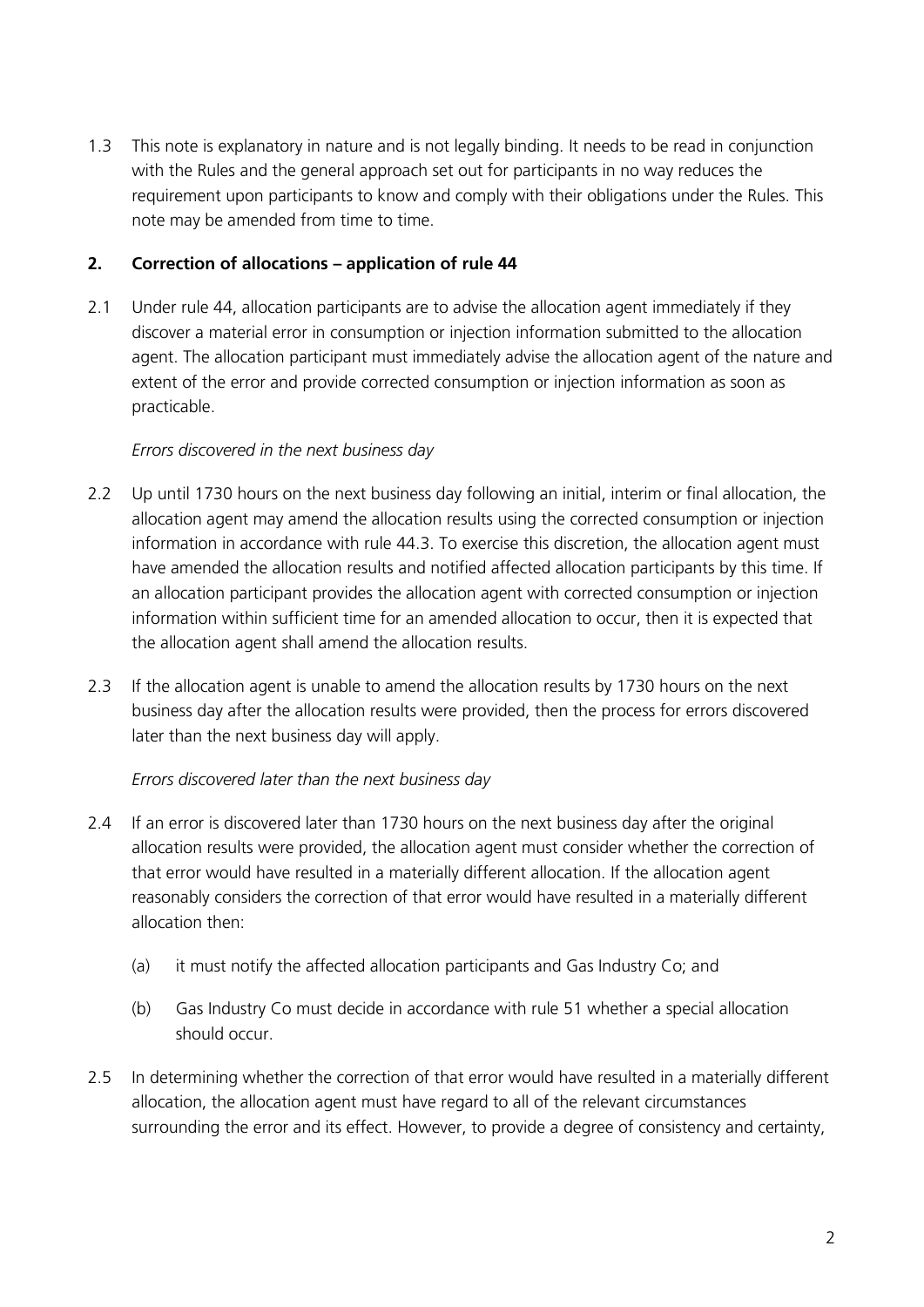Gas Industry Co has sought to identify some objective thresholds and factors to assist the allocation agent in making this decision. These include where:

- (a) there is a change in a retailer's allocated quantity at an allocated gas gate of more than 1,000GJ, the correction of that error is generally considered to result in a materially different allocation;
- (b) there is a change in a retailer's total allocated quantities across all allocated gas gates of more than 2,000GJ, the correction of that error is generally considered to result in a materially different allocation; and
- (c) there are any other matters including financial impacts<sup>[1](#page-2-0)</sup> that, in the particular circumstances surrounding the error and its effect, the correction of that error is reasonably considered to result in a materially different allocation.
- 2.6 Note that if the allocation agent considers the correction of the error would not have resulted in a materially different allocation or Gas Industry Co decides not to require a special allocation in respect of the error, the corrected consumption or injection information is to be resubmitted in the next scheduled allocation for that consumption period (ie included in either the interim or final allocation). If there is no further scheduled allocation in that situation, the corrected consumption information is not used and the existing allocation results stand.

# *Information on error to be provided by allocation agent to Gas Industry Co*

- 2.7 Gas Industry Co's consideration of whether or not to require a special allocation relies significantly on the information provided by the allocation agent (and the information that has been provided by allocation participants to the allocation agent). To assist Gas Industry Co in making this decision, the allocation agent is expected to provide Gas Industry Co with all relevant information surrounding its knowledge of the error and its effect on the allocation results. This information must include as a minimum:
	- (a) The allocation affected (ie the consumption period(s) in question and whether the allocation is an initial, interim or final allocation);
	- (b) The difference between the existing allocation results and the allocation results that would apply if the corrected information was used; $<sup>2</sup>$  $<sup>2</sup>$  $<sup>2</sup>$ </sup>

<span id="page-2-0"></span> <sup>1</sup> For example, the following situations may be also considered to result in a materially different allocation:

<sup>•</sup> There is a change in a retailer's allocated quantity at an allocated gas gate which will, on the best available information, have a financial impact in excess of \$5,000 on an allocation participant at the allocated gas gate; and

<sup>•</sup> There is a change in a retailer's total allocated quantities across all gas gates which will, on the best available information, have a financial impact in excess of \$7,000 on an allocation participant

<span id="page-2-1"></span> $<sup>2</sup>$  Note in order to provide this information, the allocation agent may need to rerun the allocation calculations. To avoid doubt, if a re-run is</sup> required, the re-run is not in any way an allocation under the Rules and the allocation agent will not publish the re-run on the allocation agent website or upload it into OATIS.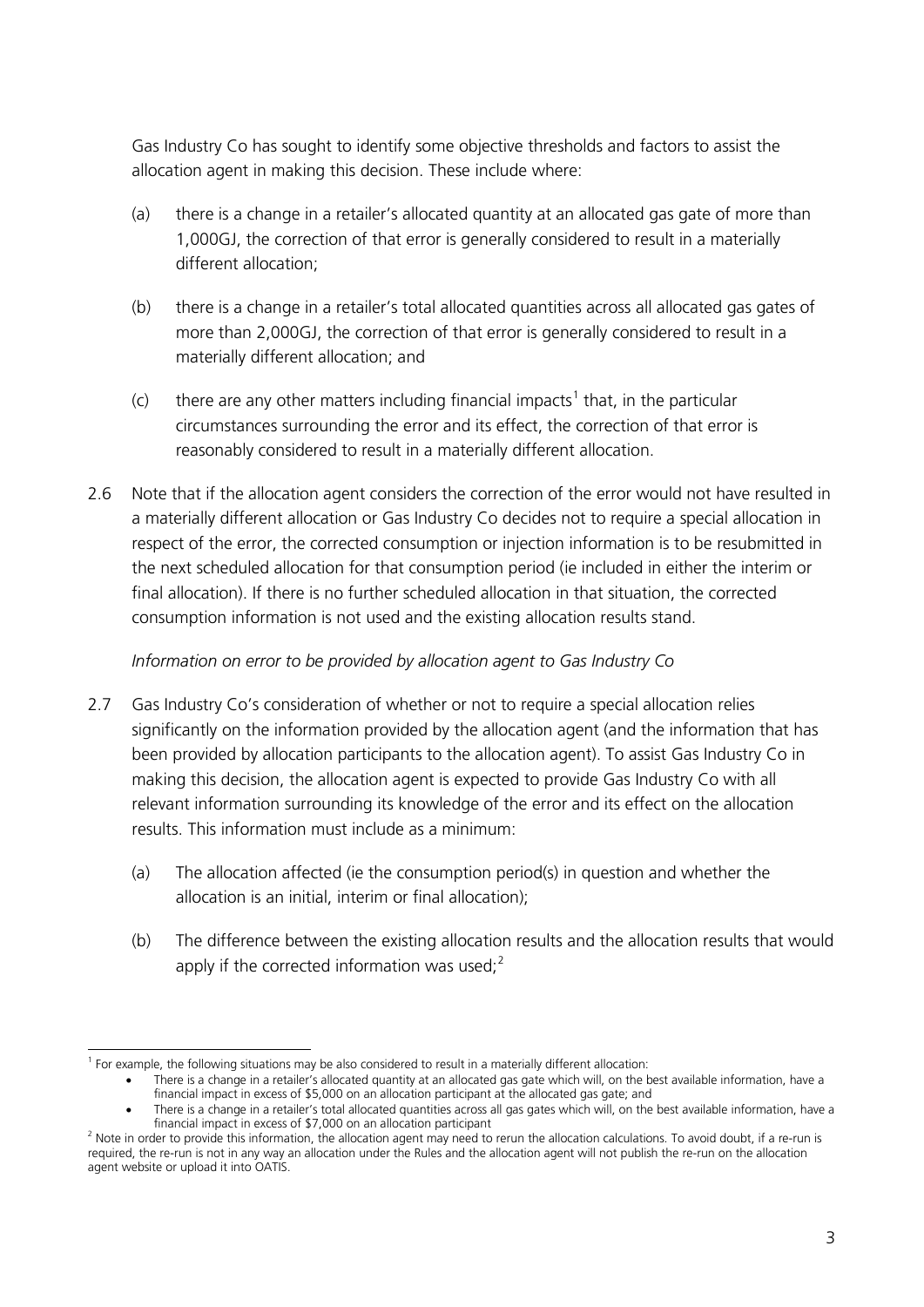- (c) Information identifying which of the thresholds set out in paragraph 2.5 above apply and how they have been considered; and
- (d) Any other information relevant to Gas Industry Co's decision on whether to direct a special allocation under rule 51.
- 2.8 The allocation agent is to also provide the appropriate allocation participants (ie those allocation participants at an allocated gas gate affected by the error) with the same information. This is to assist an allocation participant in understanding the error and any effect it may have on the participant.

# **3. Directing a special allocation - application of rule 51**

- 3.1 A special allocation is performed by the allocation agent in a similar manner as an initial, interim or final allocation, but:
	- (a) it needs to be directed by Gas Industry Co in accordance with rule 51; and
	- (b) it can occur at any time, rather than at the set times applying to initial, interim or final allocations in rules 48 to 50.
- 3.2 A special allocation can be performed up to 12 months after a final allocation has been performed (ie up to 25 months after the consumption period affected).
- 3.3 When deciding whether or not to direct the allocation agent to undertake a special allocation, Gas Industry Co must:
	- (a) believe that the current allocation information or allocation results are sufficiently unfair that it is not appropriate to wait until the next (if any) scheduled interim allocation or final allocation is performed; and
	- (b) balance the unfairness of the current allocation information or allocation results against any commercial reasons for retaining the current allocation results.
- 3.4 As noted in paragraph 1.2 above, Gas Industry Co may determine specific procedures applying to a special allocation. These specific procedures may be generic (ie such as those set out in this note that are intended to apply to all special allocations) or they may be case specific (ie to apply to a single particular special allocation). Examples of such procedures would include the process and consultation steps to be taken before reaching a decision or identifying factors to be assessed before reaching any decision. These procedures may also relate to the type of allocation methodology to be used for a particular special allocation – though a departure from the allocation methodology provided in the Rules is likely to be exercised only in exceptional cases.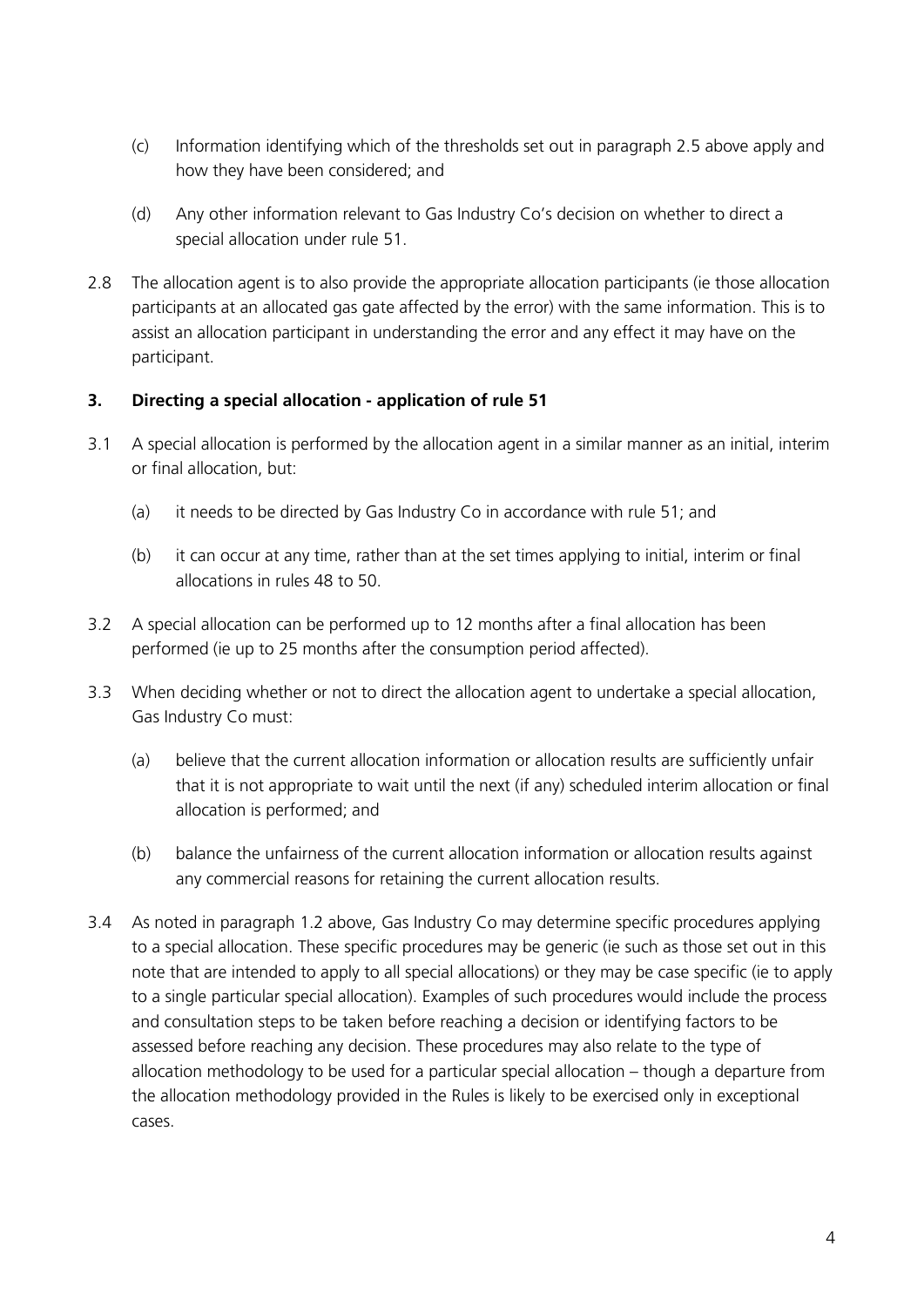- 3.5 Gas Industry Co may request a special allocation on its own initiative for example, in situations where there has been no error or no material error advised by the allocation agent under rule 51. Gas Industry Co does not generally intend to unilaterally investigate situations that might warrant such action. However, any allocation participant is able to request Gas Industry Co to consider initiating a special allocation on the basis that the current allocation information or allocation results are sufficiently unfair. Allocation participants are to put any requests for a special allocation to Gas Industry Co in writing. Requests must include detailed reasons, together with full supporting information.
- 3.6 To assist its assessment, Gas Industry Co will generally seek the views of, and additional information from, the allocation agent and the allocation participants (including both retailers and transmission system owners) likely to be affected by a special allocation – particularly in respect of the degree of unfairness of the current allocation results and the commercial considerations for retaining those current allocation results.<sup>[3](#page-4-0)</sup> In respect of material errors notified under rule 44, Gas Industry Co will also rely on the information previously provided to it in respect of the error by the allocation agent.
- 3.7 Gas Industry Co will notify all allocation participants of any decision, including reasons, to require the allocation agent to perform a special allocation.

## *Allocation information/results must be sufficiently unfair*

- 3.8 In considering whether the current allocation information or allocation results are sufficiently unfair such that it is not appropriate to wait for the next scheduled allocation, Gas Industry Co will have regard to all of the relevant circumstances. In particular, it will consider the following factors:
	- (a) the extent to which the objective thresholds and factors described in paragraph 2.6 above in relation to assessing materiality have been met or exceeded and the resulting degree of unfairness in the current allocation results. The financial impact on an allocation participant is also relevant here<sup>[4](#page-4-1)</sup>;
	- (b) the magnitude or nature of any claimed unfairness including, but not limited to, matters such as the effect of letting uncorrected allocation results stand until the next allocation on transmission charges, mismatch and imbalance positions, the billing of affected consumers, and any residual negative effects on other commercial or research activities reliant on such information;
	- (c) the degree to which any unfairness would be remedied, or the benefits that would be achieved, by directing an immediate special allocation rather than waiting until the next scheduled allocation. Timing may be of particular relevance if:

<span id="page-4-1"></span><span id="page-4-0"></span><sup>&</sup>lt;sup>3</sup> Gas Industry Co will endeavour to provide all relevant information surrounding the error to allocation participants and the allocation agent so as enable informed views to be provided – however, information which is confidential or commercially sensitive will generally be withheld.<br><sup>4</sup> See footnote 1.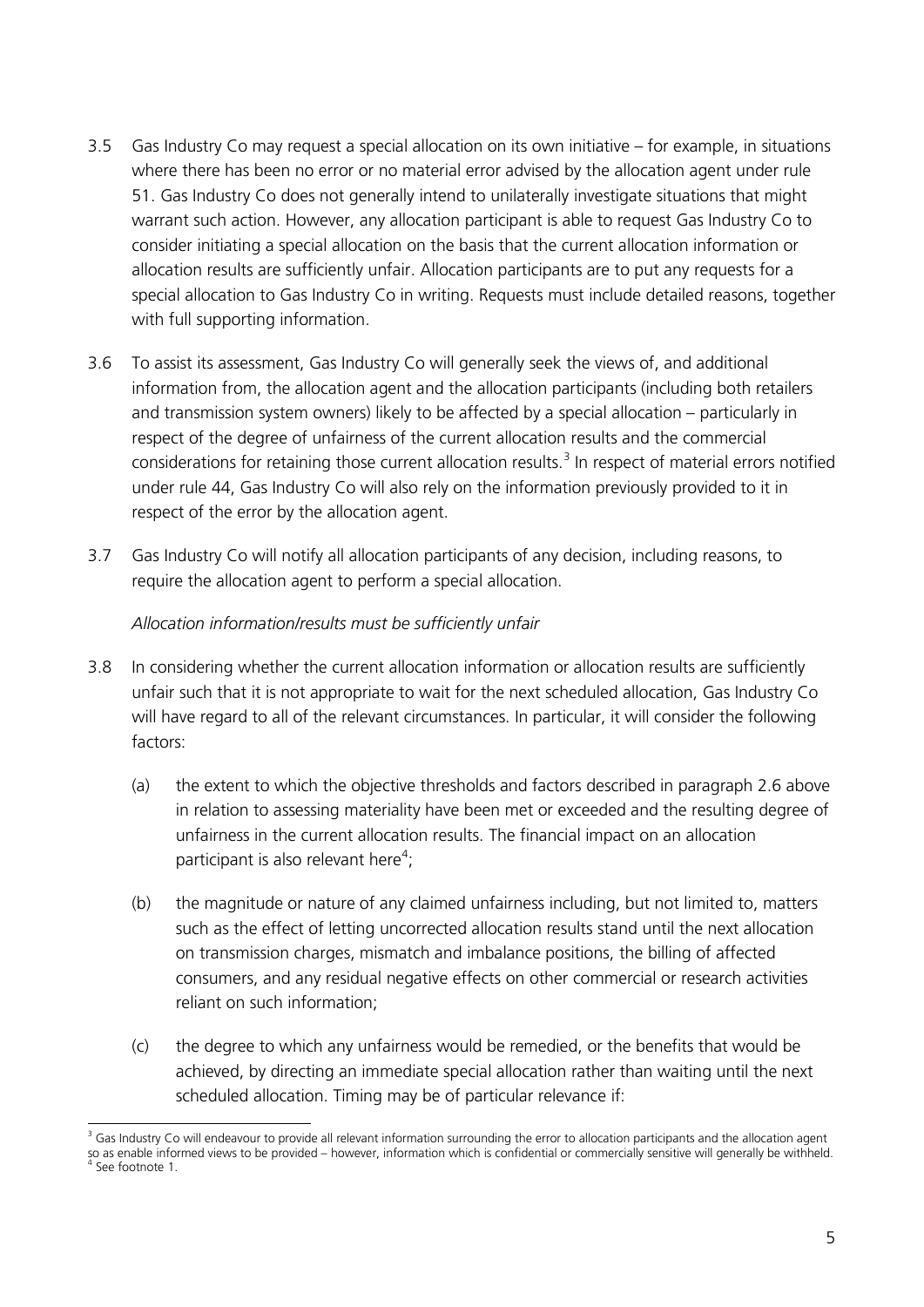- (i) a special allocation can be directed and published before transmission billing is carried out, such that corrected results can be used in calculating throughput and mismatch positions;
- (ii) the publication, or non-publication, of a special allocation at a certain time would create an unfair and/or unforeseen negative impact on the mismatch position of a shipper who was not itself in error (compared with the situation that would prevail but for the error);
- $(iii)$  the next scheduled allocation or allocations will rectify the error, thus making a special allocation unnecessary;
- (d) the magnitude of any impact on other allocation activities or the wider operation of the Rules, such as the calculation and publication of annual UFG factors, seasonal adjustment daily shape values, ongoing fees, G1M gas gates etc.
- (e) whether the correction of an error may be more efficiently or expeditiously addressed under the Gas Governance (Compliance) Regulations 2008;
- (f) where there are no errors in the current allocation information or allocation results, the unfairness resulting from the application of the allocation methodology set out in the Rules – including the extent to which the current allocation results attribute UFG to retailers or consumers who, on the best available information, are unlikely to be responsible for that UFG.

# *Unfairness versus commercial reasons for retaining allocation results*

- 3.9 In balancing any unfairness of the current allocation information or results against any commercial reasons for retaining those results, Gas Industry Co will have regard to the following factors:
	- (a) Whether there are any affected allocation participants that oppose a special allocation occurring. Where unfairness in respect of the current allocation results exists and there are no objections, Gas Industry Co will generally direct a special allocation. Where an affected allocation participant does object, Gas Industry Co will only direct a special allocation if it is satisfied that the commercial reasons in the objection are outweighed by the negative effect or unfairness on all other affected allocation participants;
	- (b) The quantitative and qualitative aspects of the commercial reasons for retaining or amending the current allocation results – including the financial cost to allocation participants, and any negative effects or additional costs on the allocation agent in carrying out the special allocation. Where the financial cost to an allocation participant (in retaining the allocation results) is greater than the total financial cost to allocation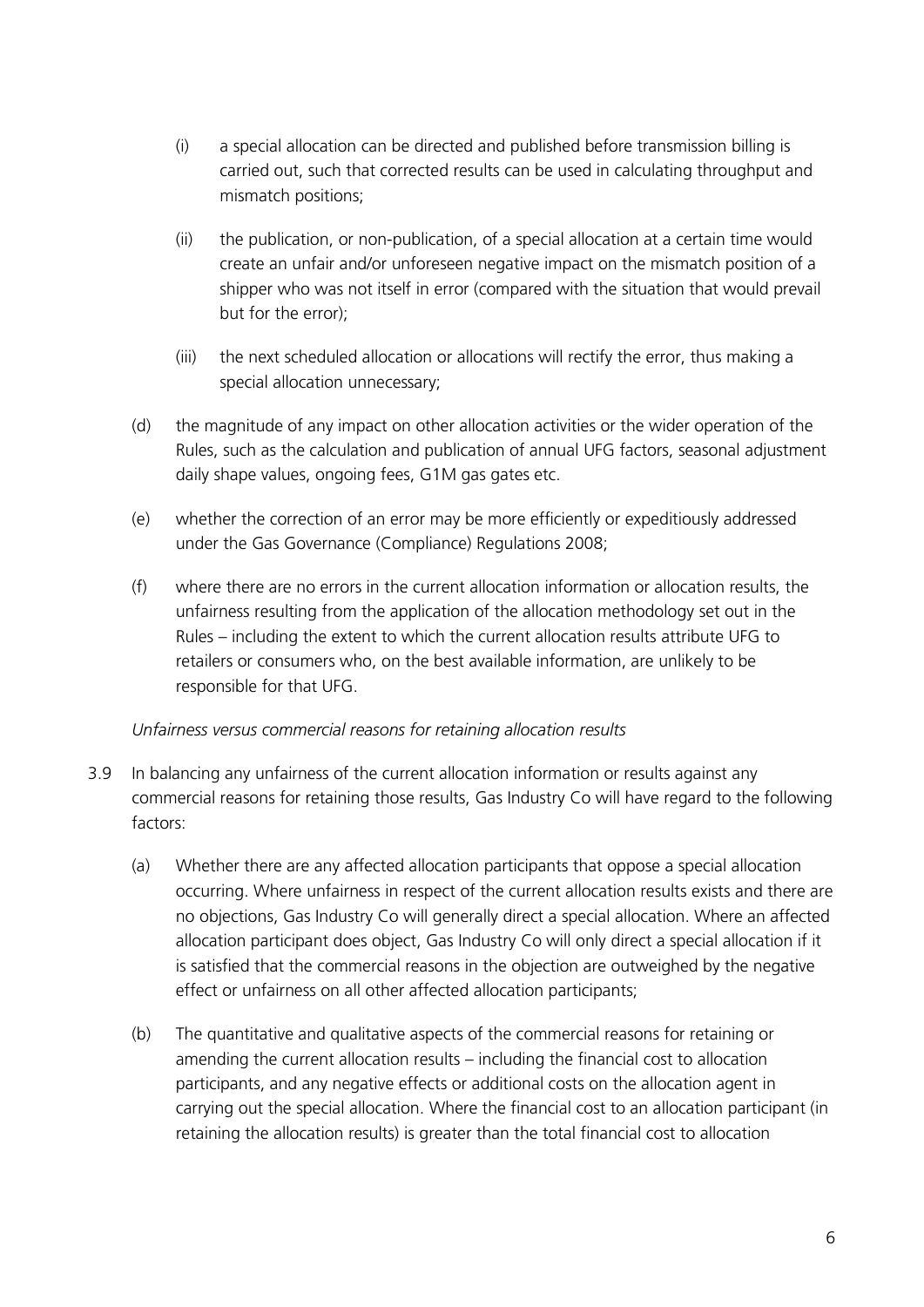participants (in amending the allocation results), Gas Industry will generally direct a special allocation.

### *Notification of decision*

- 3.10 When a decision has been made by Gas Industry Co to either:
	- (a) direct a special allocation under rule 51 generally; or
	- (b) not to direct a special allocation in response to advice from the allocation agent under rule 44,

that decision, along with reasons, will be notified to the allocation agent and to all of the allocation participants potentially affected by, or with an interest in, the decision. This will generally comprise the transmission system owner and all the retailers at the affected allocated gas gate. In notifying that decision, information which is confidential or commercially sensitive will generally be withheld.

- 3.11 When directing the allocation agent to perform a special allocation, Gas Industry Co will specify whether or not the special allocation replaces the previous allocation for the consumption period. This has an impact on whether the results of the special allocation are used for the purpose of rule 16 (ongoing fees) and rule 37 (estimation accuracy)
- 3.12 Gas Industry Co will also endeavour to use previous experience and precedent as a guide in determining whether or not to direct special allocations.

### *Final allocations in error*

- 3.13 Where an error has been identified in relation to an initial or interim allocation one of the considerations, in deciding whether or not to direct a special allocation, is that the error can be corrected at the next allocation stage (interim or final). However, if there is an error in a final allocation then there is not a further allocation stage in which to correct the error.
- 3.14 Given that allocation results are used as the basis for a range of charges in the gas industry, there is great reliance on the accuracy of the final allocation. Some final allocation results will be used as input into the calculation of annual UFG factors and G1M gas gates and it is important that these figures are as accurate as possible. In addition, when using final allocation results for further analysis it is essential that the data series is sound.
- 3.15 Gas Industry Co's interpretation of rule 51.2.1 is that the lack of a subsequent allocation stage after a final suggests that errors in final allocations will need to be addressed by special allocations unless the errors are immaterial or there are compelling commercial reasons for retaining the results of the final allocation.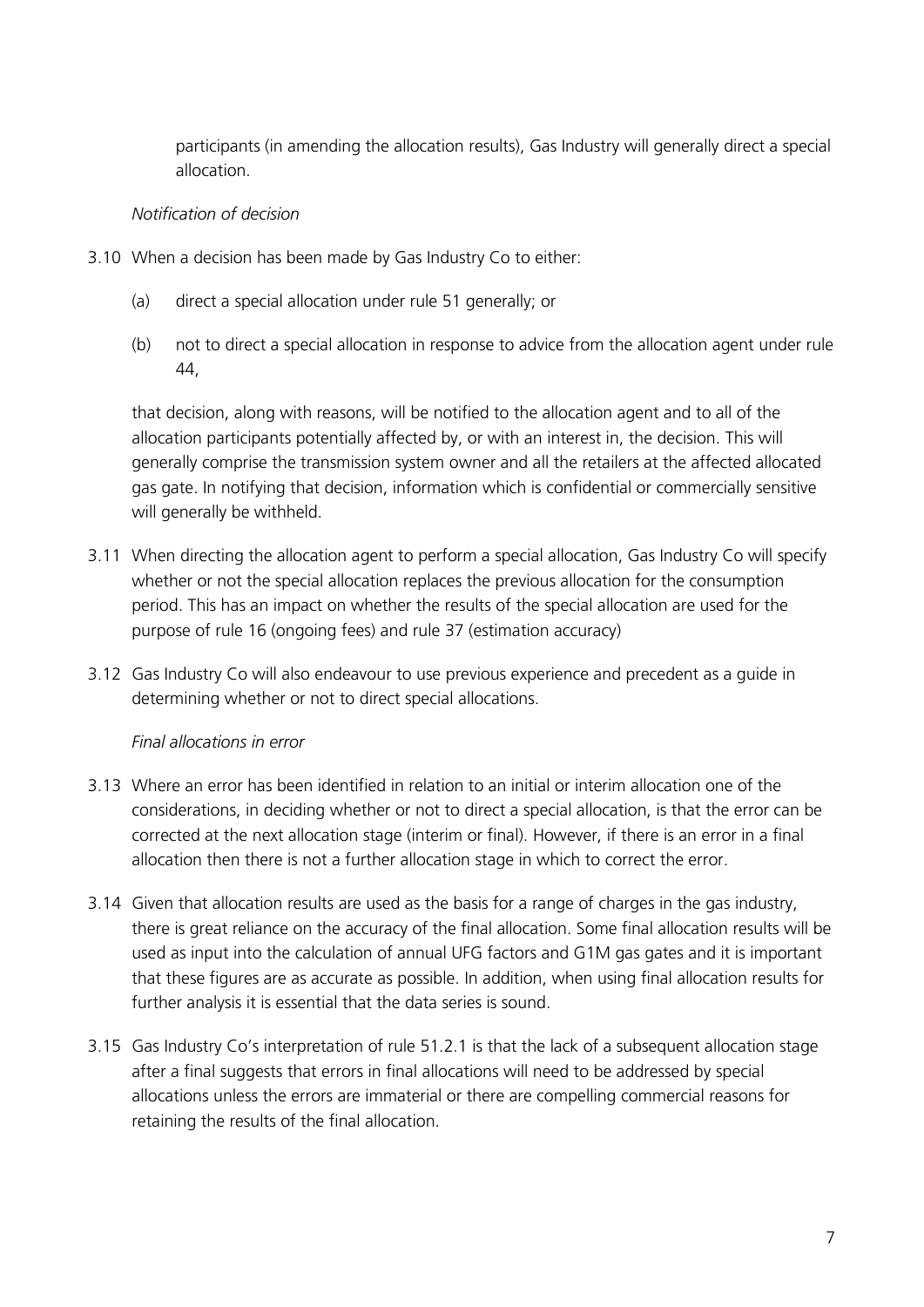## **4. Correction of an annual UFG factor – application of rule 46A**

- 4.1 The allocation agent must, if directed by Gas Industry Co, determine and publish a corrected annual UFG (AUFG) factor to be applied, in accordance with rule 45, to consumption periods in the relevant gas year for one or more allocated gas gate.
- 4.2 The corrected AUFG factor will be applied to all allocations of consumption periods in the relevant gas year that take place after the publication of the corrected annual UFG factor. For example, if an AUFG factor is republished on 1 March 2013, it will be applied to the initial allocations of February 2013 to September 2013, the interim allocations of November 2012 to September 2013 and the final allocations of all months in the gas year. Previous allocation stages will only be revisited to the extent that special allocations are directed by Gas Industry Co that take place after republication.
- 4.3 The corrected AUFG factor must be determined in accordance with rule 46.3.1, unless Gas Industry Co determines any specific procedures that should apply under rule 46A.4. The consumption information used to determine the AUFG factor should be the best available consumption information for all retailers as at the date of recalculation.
- 4.4 The direction to correct and republish an AUFG factor will specify the affected allocated gas gate(s). The allocation agent will republish the list of AUFG factors for all allocated gas gates (ie, the complete GAR090 report), but the AUFG factors will only be recalculated for the gas gates specified by Gas Industry Co.
- 4.5 Gas Industry Co may require the allocation agent to correct and republish an AUFG factor up to 15 months after an AUFG factor has been determined and published in accordance with rule 46.4. This time period covers the three months between the publication of the AUFG factors and the start of the gas year (July to September) plus the 12 months of the gas year to which the AUFG factors apply (October to the following September).
- 4.6 Before directing the allocation agent to correct an AUFG factor, Gas Industry Co must be of the opinion that the current AUFG factor may have, or have had, a sufficiently unfair impact on allocation results at the affected allocated gas gate. In determining whether the impact is sufficiently unfair, Gas Industry Co has identified some objective materiality thresholds. An AUFG factor may be corrected where:
	- (a) the change in the magnitude of the AUFG factor is in the order of 0.01 (for example a change from 1.035 to 1.025); and/or
	- (b) the AUFG correction results in a movement of 1000GJ between TOU and non-TOU allocations in any one month.